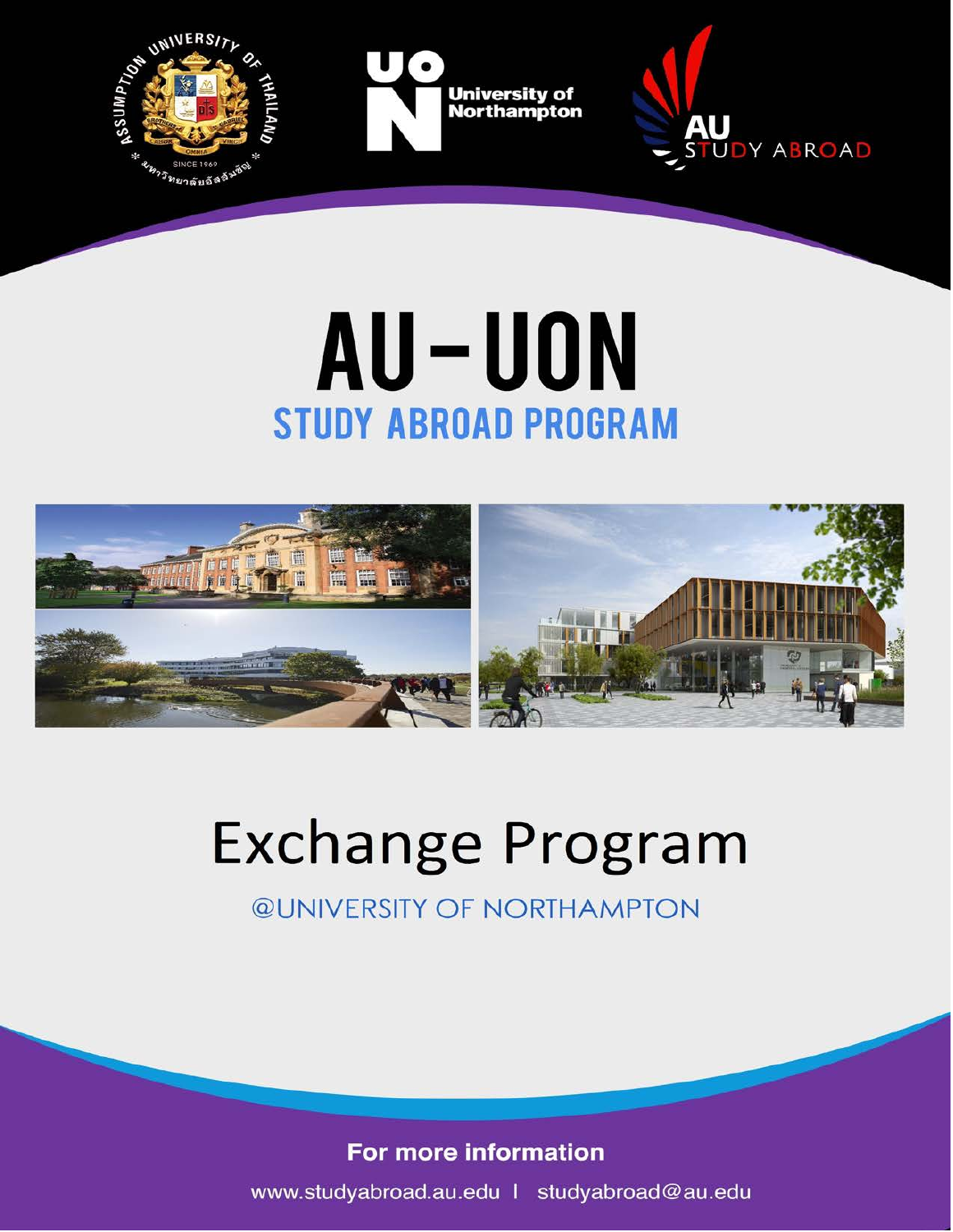# **Choose the length of your study:**

September-December

## **Pre-sessional English course**

| <b>IELTS 4.0</b>                           | 39 weeks (September - September)      |  |
|--------------------------------------------|---------------------------------------|--|
| <b>Study Abroad Programme in September</b> |                                       |  |
| IELTS 4.5                                  | 28 weeks (January - September)        |  |
| <b>IELTS 5.0</b>                           | 17 weeks (April - September)          |  |
| <b>IELTS 5.0</b>                           | 11 weeks intensive (June - September) |  |
| IELTS 5.5                                  | 6 weeks (July - September)            |  |
| IELTS $6.0+$                               | 4 weeks (August - September)          |  |

### **Choose your course**

For September - December study, the courses available are:

Introduction to Business Environment (10 credits) Visual and Material Culture 1 (10 credits)

Introduction to Business in Society (10 credits) Professional Studies (10 credits)

Introduction to Management and Organisations (10 credits)

Introduction to Information Technology for Business (10 credits)

Introduction to Operations Management (10 credits) Introduction to Strategic Business Analysis (10 credits)

#### **Business Graphic Communication**

Visual Studies (20 credits)

Creative Projects (20 credits)

| <b>Sport and Exercise Science</b>                              | <b>Human Resource Management</b>                         |
|----------------------------------------------------------------|----------------------------------------------------------|
| Introduction to Sport and Exercise Psychology (10)<br>credits) | Human Resource Management (10 credits)                   |
| Sport and Leisure Management(10 credits)                       | Introduction to People in Organisations (10)<br>credits) |
| The Social Context of Sport (10 credits)                       | Managing People (10 credits)                             |
| Anatomy and Human Movement (10 credits)                        | Organisational Behaviour (10 credits)                    |
| Sport Pedagogy for Coaching (10 credits)                       | Managing in Organisations (10 credits)                   |
| Introduction to Fitness Training Methods (10 credits)          | Personnel Development (10 credits)                       |

|  | <b>Human Resource Management</b> |
|--|----------------------------------|
|  |                                  |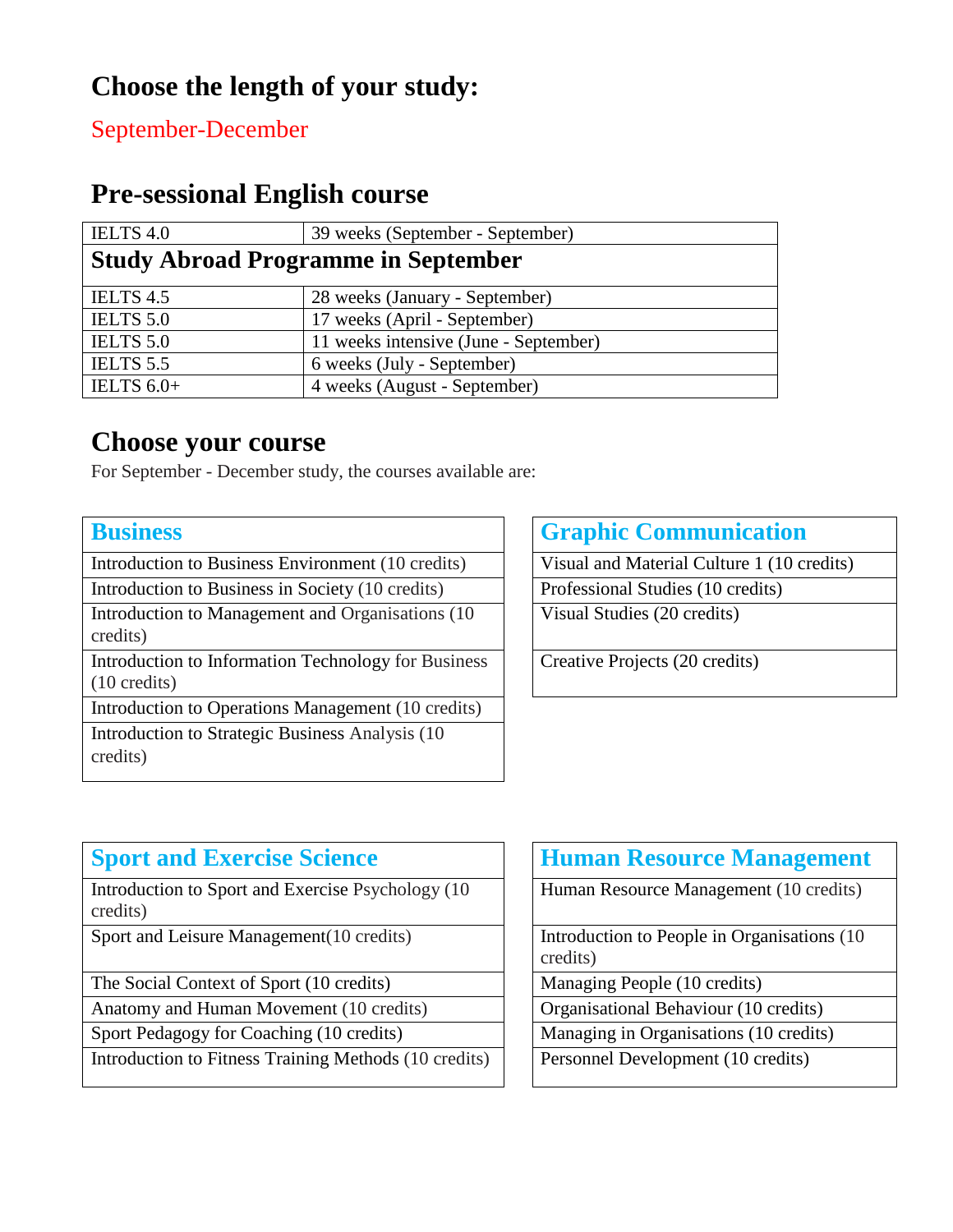Understanding the Visual (10 credits) Foundations of Marketing (10 credits) Social and Professional Practice (10 credits) Entrepreneurial Skills Development (10

Introduction to Media (20 credits) **Brand Management (10 credits)** 

Fine Art Practice (20 credits)

Themes and Issues in Contemporary Art (10 credits)

#### **Fine Art** Marketing

credits) Extended Studio Contexts (20 credits) Foundations of Advertising Media (10 credits) Professional Practice (10 credits) Managing Customers and Clients (10 credits) Media Practice (20 credits) **ISSUE ISSUES** ISSUES in Small Business and Entrepreneurship (10 credits)

| <b>Fine Art Painting and Drawing</b>        | <b>History</b>             |  |
|---------------------------------------------|----------------------------|--|
| Understanding the Visual (10 credits)       | Power and<br>Long 18th     |  |
| Introduction to Drawing (10 credits)        | Religion as<br>England (1  |  |
| Extended Studio Contexts (20 credits)       | Empires T                  |  |
| Introduction to Media (20 credits)          | Crime, Pol<br>$1700 - 190$ |  |
| Painting and Drawing (10 credits)           | Comrades<br>of the Con     |  |
| Professional Practice (10 credits)          | Research S                 |  |
| Analysis Through Transcription (10 credits) |                            |  |
| Painting in the Expanded Field (10 credits) |                            |  |
| Painting and Drawing (20 credits)           |                            |  |
|                                             |                            |  |

|  | History |  |
|--|---------|--|
|--|---------|--|

Power and Protest: British Society in the Long 18th Century (10 credits) Religion and Society in Early Modern England (10 credits) Empires Through History (10 credits)

Crime, Policing and Punishment in England, 1700 – 1900 (10 credits)

Comrades and Revolutions! A Global History of the Communist Movement (10 credits) Research Skills in History (10 credits)

#### **Photography**

Photographic Techniques and Concepts (20 credits)

Converging Practices on Screen (20 credits)

Photography in a Design Context (20 credits)